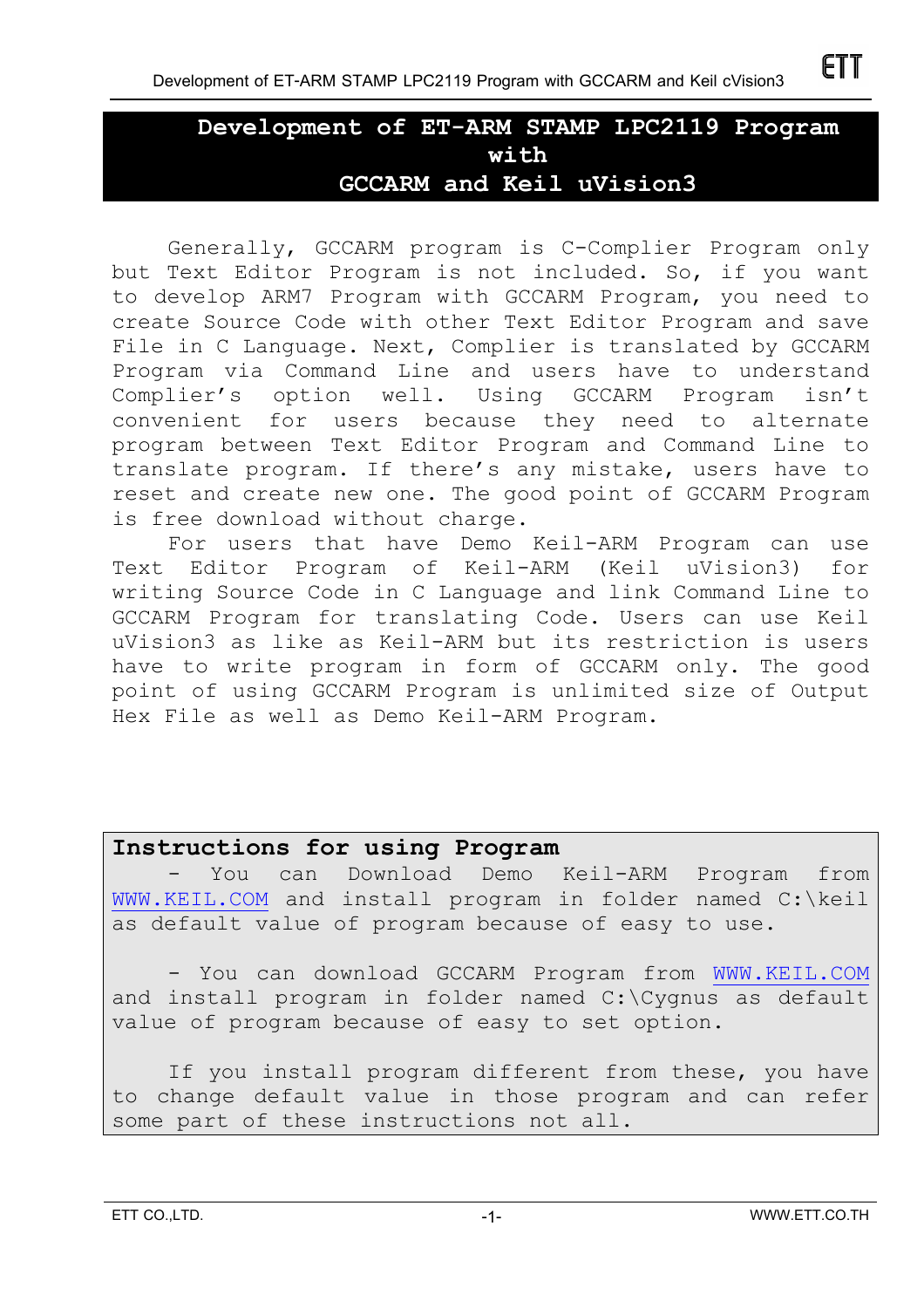#### **Using Keil uVision3 with GCCARM C-Complier**

This section is described how to write C Language Program and translate Code via GCCARM Program under Text Editor Program of Keil (Keil uVision3) and how to set default value of Option to link Code only. If you want to find out more detail about using GCCARM Program, you can learn from user manual of GCCARM Program. Proceeding of setting default value of Keil uVision3 with GCCARM are;

1. Opening Keil uVision3 Program which is Text Editor Program of Keil-ARM uses for writing C Language Source Code as in the picture.



2. Setting default value to translate uVision3 Code to run with Keil uVision3 Program and GCCARM. Click **Project** → **Components, Environment, Books…** then select default value to use Complier titled **Select ARM Development Tools.** There's 3 default value of them – **Use Keil ARM Tools**, **Use GNU Tools**, and **Use ARM Tools**in this case, selecting "**Use GNU Tools**". Next, setting to position of folder that is installed, default value of GCCARM is C:\Cygnus as in the picture (if it isn't this program, you have to change default value correctly.)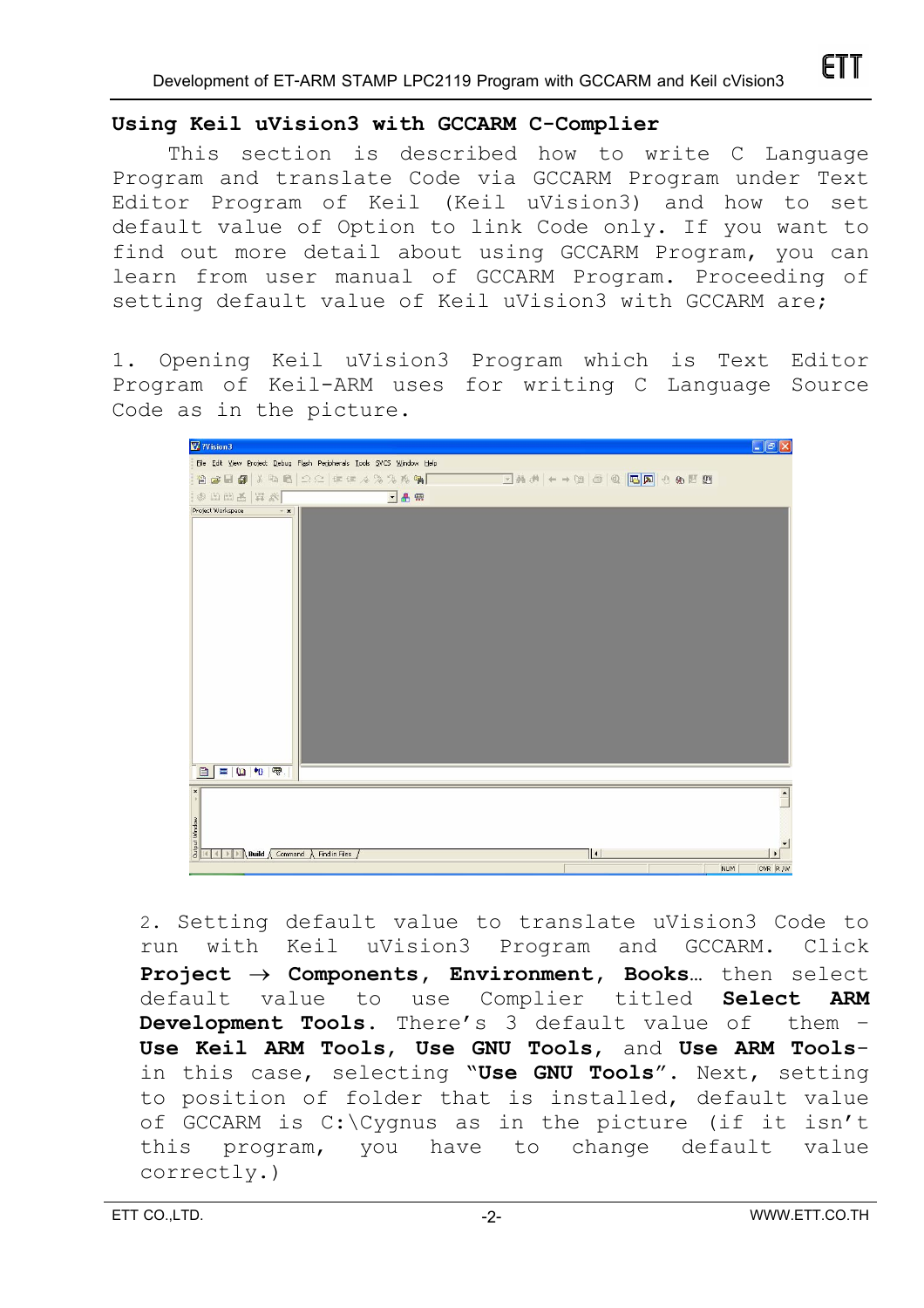| <b>Components, Environment and Books</b>                                                                                                                                                                   |                                 |                                                              |  |  |
|------------------------------------------------------------------------------------------------------------------------------------------------------------------------------------------------------------|---------------------------------|--------------------------------------------------------------|--|--|
| Folders/Extensions                                                                                                                                                                                         |                                 |                                                              |  |  |
| Development Tool Folders:<br>Default File Extensions:                                                                                                                                                      |                                 |                                                              |  |  |
| Use Settings from TOOLS.INI:                                                                                                                                                                               |                                 | C Source:   ".c                                              |  |  |
|                                                                                                                                                                                                            | Tool Base Folder:               | C++ Source: <sup>8</sup> .cpp<br>$\alpha \rightarrow \infty$ |  |  |
| BIN:                                                                                                                                                                                                       |                                 | Asm Source:   ".asm<br><b>COL</b>                            |  |  |
| INC:                                                                                                                                                                                                       |                                 | Object: <sup>*</sup> .obj                                    |  |  |
| LIB:                                                                                                                                                                                                       |                                 | Library:   ".lib<br>$x = x$                                  |  |  |
| Regfile:                                                                                                                                                                                                   | Document:   ".txt<br>$\sim 100$ |                                                              |  |  |
| Select ARM Development Tools:<br>□ Use Keil ARM Tools                                                                                                                                                      |                                 |                                                              |  |  |
| C:\Cygnus\<br>Cygnus Folder:<br><br>l <b>▽</b> Use GNU Tool <mark>:</mark><br>C:\Keil\ARM\<br>Keil Root Folder:<br><br>C:\Program Files\ARM\ADSV1_2\<br>ReaMiew Folder:<br>$\blacksquare$<br>Use ARM Tools |                                 |                                                              |  |  |
| C:\Keil\ARM\<br>Keil Root Folder:<br><br>Cancel<br>OK<br>Help<br>Defaults                                                                                                                                  |                                 |                                                              |  |  |

3. Creating new Project File by clicking **Project** → **New Project** then setting the position of folder that you want to save with its title. For example,if you want to create Project File named EX1 and save in folder named EX1, you can set them by yourself. After you fill its name in File name blank, clicking **Save** to save project File as in the picture.

| <b>Create New Project</b>           |       |        |
|-------------------------------------|-------|--------|
| Save in: <b>C</b> EX1               | ▼←自び囲 |        |
|                                     |       |        |
|                                     |       |        |
|                                     |       |        |
|                                     |       |        |
| EX <sub>1</sub><br>File name:       |       |        |
|                                     |       | Save   |
| Save as type: Project Files (".uv2) |       | Cancel |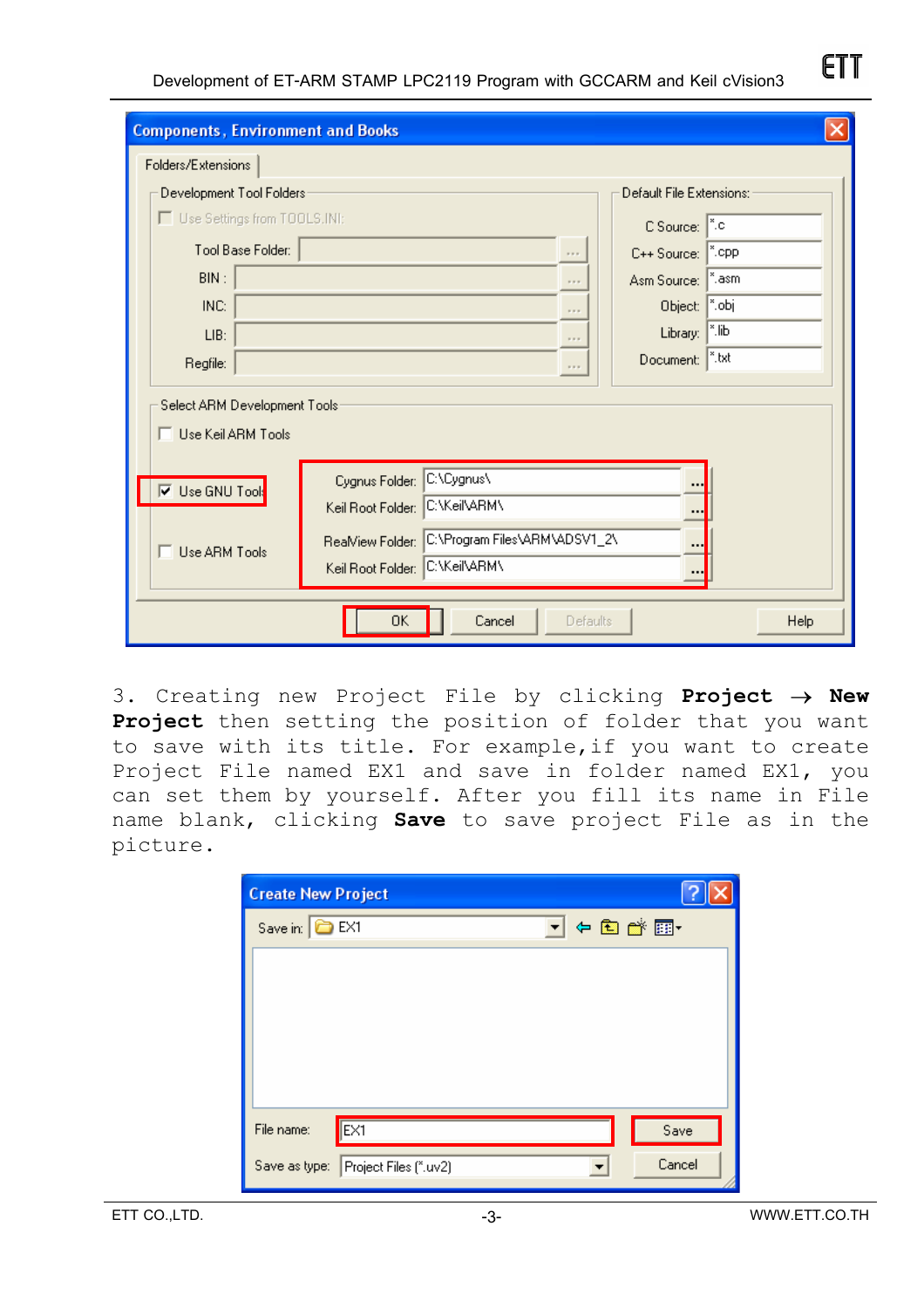Program proceeding waits for users to set No. of MCU after you saved Project File. No.of Philips'MCU in ET-ARM STAMP LPC2119 Board is LPC2119 then click **OK** as in the picture.

| CPU<br>Philips<br>Vendor:<br>LPC2119<br>Device:<br><b>ARM</b><br>Toolset:<br>Data base<br>Description:<br>8XC52<br>a<br> ARM7TDMI-S based high-performance 32-bit RISC Microcontroller with TF<br>128KB on-chip Flash ROM with In-System Programming (ISP) and In-Applic<br>8XC54<br>a<br>16KB RAM, Vectored Interrupt Controller,<br>a<br>8XC58<br>Two UARTs, I2C serial interface, 2 SPI serial interfaces,<br>LPC2104<br>a<br>Two timers (7 capture/compare channels),<br>LPC2105<br>a<br>PWM unit with up to 6 PWM outputs,<br>4-channels 10bit ADC, 2 CAN channels.<br>LPC2106<br>о<br>Real Time Clock, Watchdog Timer, General purpose I/O pins.<br>TPC2114<br>CPU clock up to 60 MHz, On-chip crystal oscillator and On-chip PLL<br><b>12 LPC2119</b><br>ta truziza<br>LPC2129<br>CJ.<br>LPC2132<br>IJ<br>LPC2138<br>a<br>LPC2194<br>C.<br><b>ATTUI</b><br><b>TILL</b> | <b>Select Device for Target 'Target 1'</b> |                |
|-------------------------------------------------------------------------------------------------------------------------------------------------------------------------------------------------------------------------------------------------------------------------------------------------------------------------------------------------------------------------------------------------------------------------------------------------------------------------------------------------------------------------------------------------------------------------------------------------------------------------------------------------------------------------------------------------------------------------------------------------------------------------------------------------------------------------------------------------------------------------------|--------------------------------------------|----------------|
|                                                                                                                                                                                                                                                                                                                                                                                                                                                                                                                                                                                                                                                                                                                                                                                                                                                                               |                                            |                |
|                                                                                                                                                                                                                                                                                                                                                                                                                                                                                                                                                                                                                                                                                                                                                                                                                                                                               | 0K                                         | Cancel<br>Help |

In this step, users need to confirm to copy Startup File with Philips'Mcu or not because Startup File is the beginning of MCU running. For example, you should set the Stack value and setting default value into Phase-Lock-Loop before starting to run program, otherwise MCU is added orders to run by the written program.

Startup File of Keil-ARM is Assembly Language and both of Keil-ARM and GCCARM uses different Assembler Program, so, you can't use them together. Using GCCARM Program to translate orders, users need to create new Startup File to set default value as well as GCCARM form. In this case, select **"No"** to protect Keil uVision3 copy Startup File of Keil-ARM to use in this Project.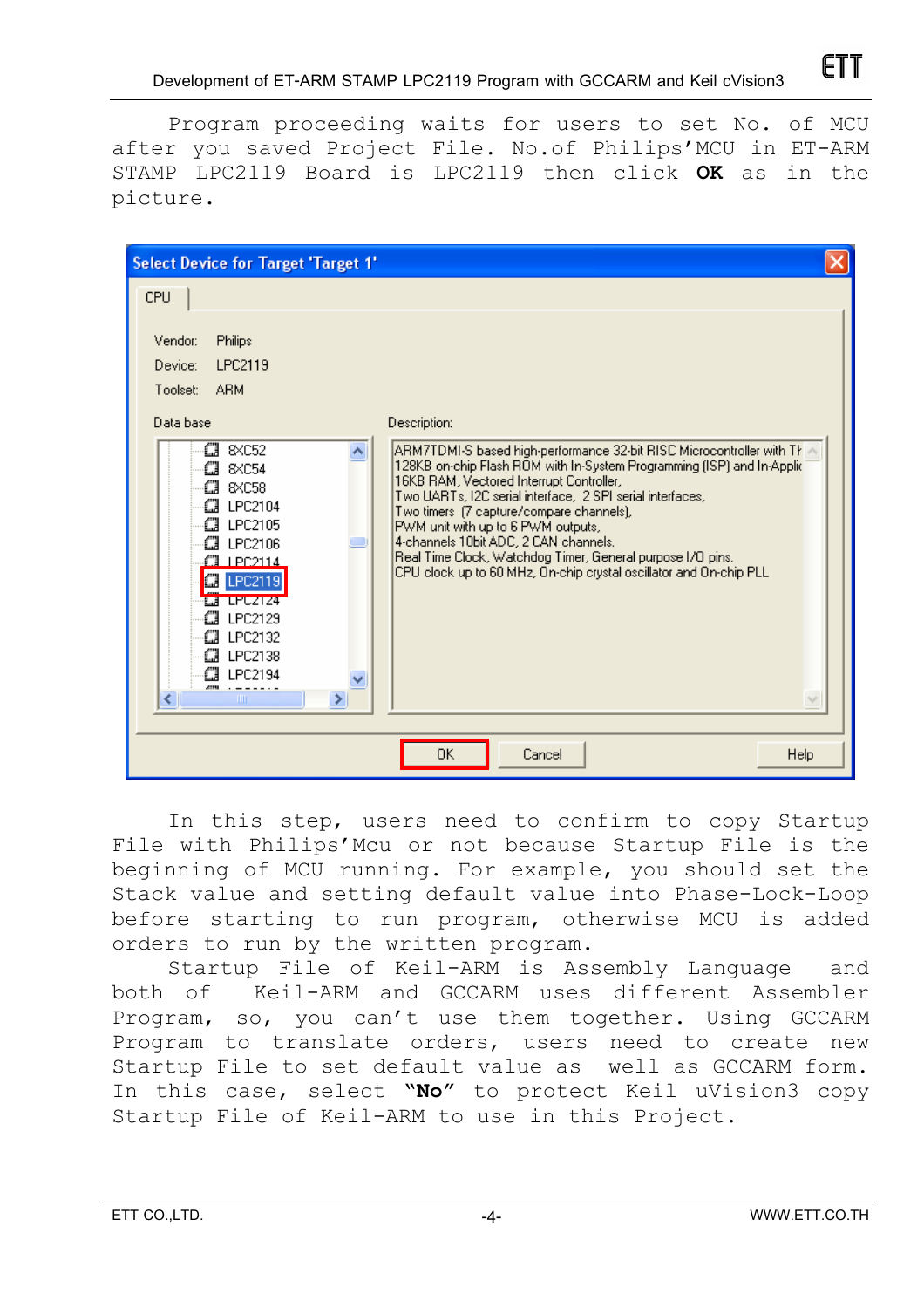

4. Copying File named "Flash.ld" and "Startup.S" that is in ETT's CD-ROM in folder named "SOURCE GCC" into the same position of New Project File.

File named "Flash.ld" which is Script File uses to keep the beginning and the end of default value with Flash Memory size and RAM in Philips' MCU No. LPC2119 (it is MCU of ET-ARM STAMP LPC2119).Script File orders Keil uVision3 Program how to translate some condition of Project File's order to GCCARM. If there's any mistake of Script File, HEX File is translated wrongly.

File named "Startup.S" which is contained orders of ARM7 in Assembly Language uses to set the necessary default value of MCU running such as setting Stack value to MCU, Initial Phase-Lock-Loop, MAM Function, and MCU's Vector.

5. Choosing Option of Project File by clicking **Project** → **Option for target 'target 1'** then choosing Tab of Target for setting MCU Target value. The proceeding is;

5.1 **X-TAL** is 19.6608 MHz

| $\boldsymbol{\times}$<br><b>Options for Target 'Target 1'</b>                  |
|--------------------------------------------------------------------------------|
| Device Target   Output   Listing   CC   Assembler   Linker   Debug   Utilities |
| Philips LPC2119                                                                |
| Xtal (MHz): 19.6608                                                            |
| Operating system: None                                                         |
|                                                                                |
|                                                                                |
|                                                                                |
|                                                                                |
|                                                                                |
|                                                                                |
|                                                                                |
|                                                                                |
|                                                                                |
|                                                                                |
| 0K<br>Cancel<br>Defaults<br>Help                                               |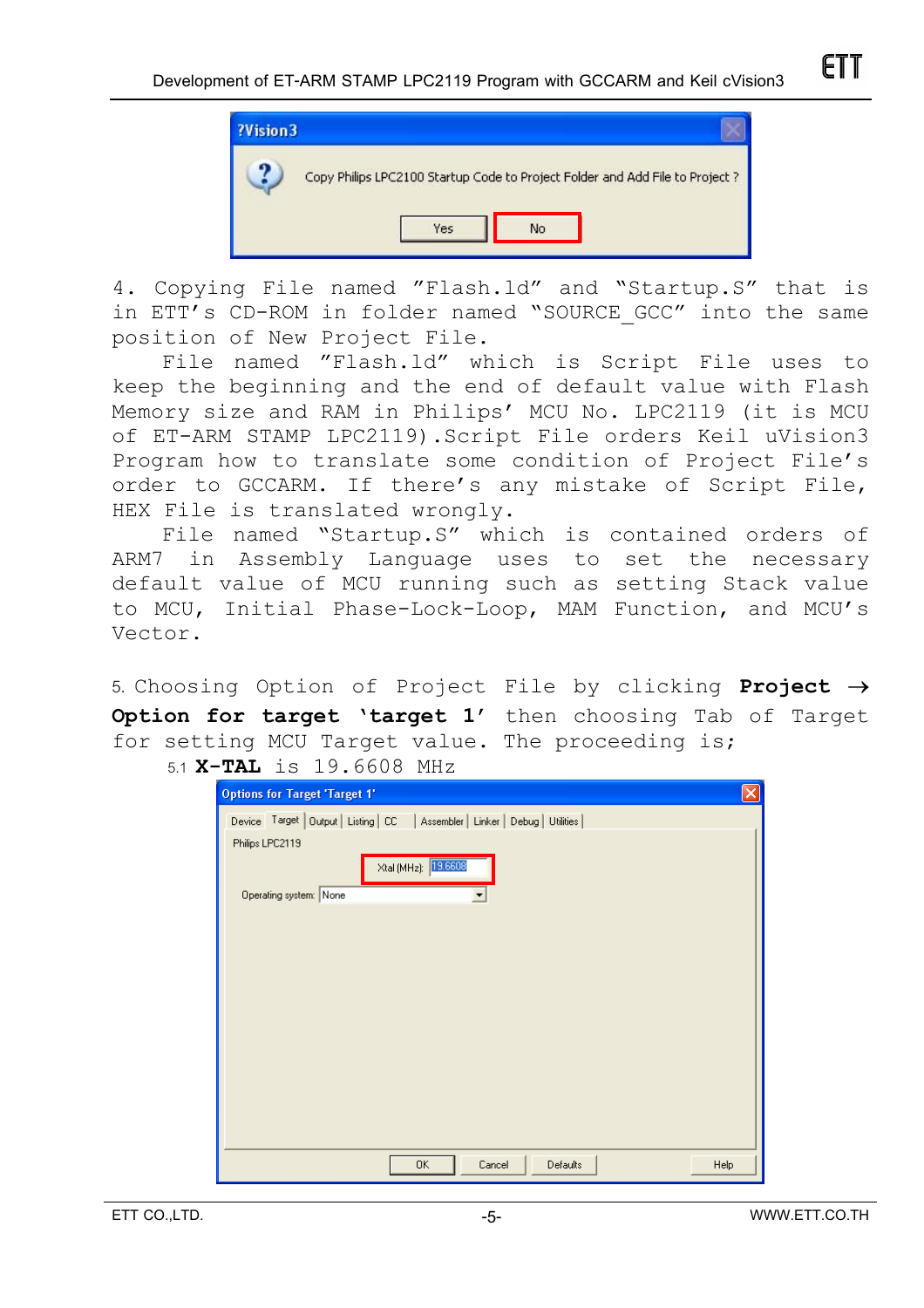5.2 **Output**, click the default value of Create HEX File.

| <b>Options for Target 'Target 1'</b>                                                                                                                    |  |  |  |  |
|---------------------------------------------------------------------------------------------------------------------------------------------------------|--|--|--|--|
| Device   Target Output   Listing   CC   Assembler   Linker   Debug   Utilities                                                                          |  |  |  |  |
| Name of Executable: EX1<br>Select Folder for Objects                                                                                                    |  |  |  |  |
| Create Executable: .NEX1<br>G.<br>$\Box$ Create Batch File<br>Debug Information<br>$\nabla$ Create HEX File<br>Big Endian<br>C Create Library: NibEX1.a |  |  |  |  |
| After Make                                                                                                                                              |  |  |  |  |
| Start Debugging<br>Beep When Complete<br>▽                                                                                                              |  |  |  |  |
| Browse<br>Run User Program #1:<br>Run User Program #2:<br>Browse                                                                                        |  |  |  |  |
|                                                                                                                                                         |  |  |  |  |
| <b>OK</b><br>Cancel<br>Defaults<br>Help                                                                                                                 |  |  |  |  |

5.3 **Linker**, click **Enable Garbage collection** and **Do not use Standard System Startup File**, then set Linker Script File as "Flash.ld" by click the order button [...] is between File name of Script File and "Edit…"button and then click Icon of "Flash.ld" and select open. It shows name of Script File in the blank immediately.

| <b>Options for Target 'Target 1'</b>                                                                                          |                                  |
|-------------------------------------------------------------------------------------------------------------------------------|----------------------------------|
| Assembler Linker Debug   Utilities<br>Device   Target   Output   Listing   CC                                                 |                                  |
| Text Start:<br>Enable Garbage Collection<br>⊽<br>Data Start:                                                                  |                                  |
| Ⅳ Do not use Standard System Startup Files<br><b>BSS Start:</b><br>Do not use Standard System Libraries<br>Use Math Libraries | Select                           |
| Linker Script                                                                                                                 | <b>Script Files</b>              |
| File:<br>Include<br><b>Libraries</b><br>Include<br>Paths                                                                      | cut                              |
| Misc<br>controls                                                                                                              |                                  |
| Linker<br>-mthumb-interwork -WI --go-sections -o EX1.elf<br>control<br>*.o -nostartfiles<br>string                            | $\wedge$<br>$\ddot{\phantom{0}}$ |
| <b>OK</b><br>Cancel<br><b>Defaults</b>                                                                                        | Help                             |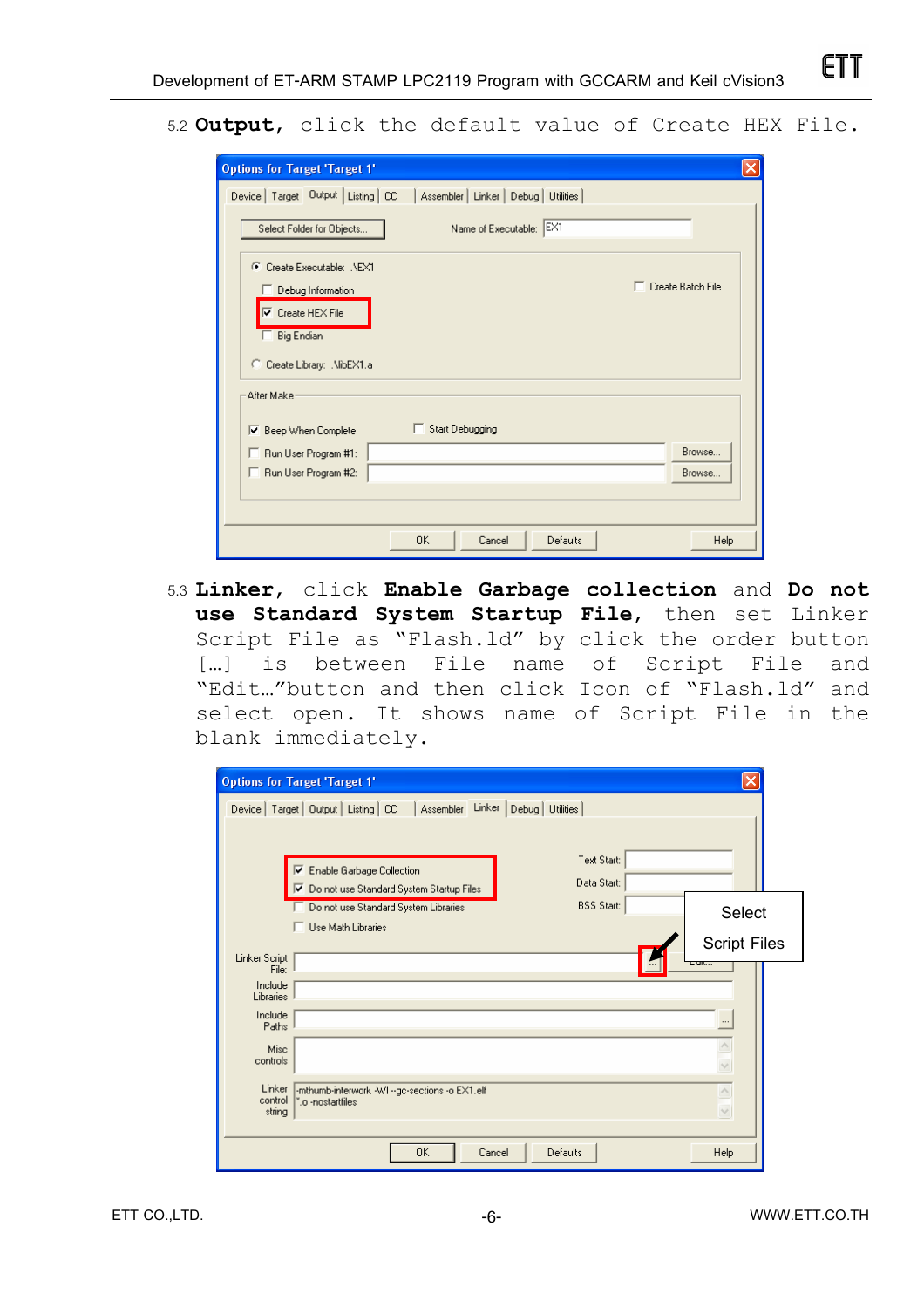|                              | <b>Open Linker Script File</b>                 |                                                                                | <u> ? x</u>       |               |
|------------------------------|------------------------------------------------|--------------------------------------------------------------------------------|-------------------|---------------|
|                              | Look in: <b>C</b> EX1                          |                                                                                | I + a d* EI       |               |
|                              | EX1.plg                                        |                                                                                |                   |               |
|                              |                                                |                                                                                |                   |               |
|                              | Flash.Id<br>s Startup.s                        |                                                                                |                   |               |
|                              |                                                |                                                                                |                   |               |
|                              |                                                |                                                                                |                   |               |
|                              |                                                |                                                                                |                   |               |
|                              | File name:<br>Flash.Id                         |                                                                                | Open              |               |
|                              | Linker Script File (*.*)<br>Files of type:     | $\blacktriangledown$                                                           | Cancel            |               |
|                              |                                                |                                                                                |                   |               |
|                              |                                                |                                                                                |                   |               |
|                              |                                                |                                                                                |                   |               |
| ptions for Target 'Target 1' |                                                |                                                                                |                   |               |
|                              |                                                | Device   Target   Output   Listing   CC   Assembler Linker   Debug   Utilities |                   |               |
|                              |                                                |                                                                                |                   |               |
|                              |                                                |                                                                                | Text Start:       |               |
|                              | 区 Enable Garbage Collection                    |                                                                                |                   |               |
|                              | Ⅳ Do not use Standard System Startup Files     |                                                                                | Data Start:       |               |
| п.                           | Do not use Standard System Libraries           |                                                                                | <b>BSS Start:</b> |               |
| п.                           | Use Math Libraries                             |                                                                                |                   |               |
| Linker Script   VFlash.Id    |                                                |                                                                                |                   | Edit          |
| File:<br>Include             |                                                |                                                                                |                   |               |
| Libraries                    |                                                |                                                                                |                   |               |
| Include<br>Paths             |                                                |                                                                                |                   |               |
| Misc                         |                                                |                                                                                |                   |               |
| controls                     |                                                |                                                                                |                   | $\leq$ $\geq$ |
| Linker<br>control            | -mthumb-interwork -WI --go-sections -o EX1.elf |                                                                                |                   | $\wedge$      |
| string                       | ".o -nostartfiles                              |                                                                                |                   | $\vee$        |
|                              |                                                |                                                                                |                   |               |
|                              | 0K                                             | Cancel<br>Defaults                                                             |                   | Help          |

After finished to set Script File to Project, next proceeding is setting the beginning and the end value of address position in memory to save program and data. To set the value of LPC2119 is

- Text Start is 0x0000 0000
- Data Start is 0x4000 0000

**Note**: Keil uVision3 program displays its option that is translated through Linker Control String blank and its values change up to our conditions as in the picture.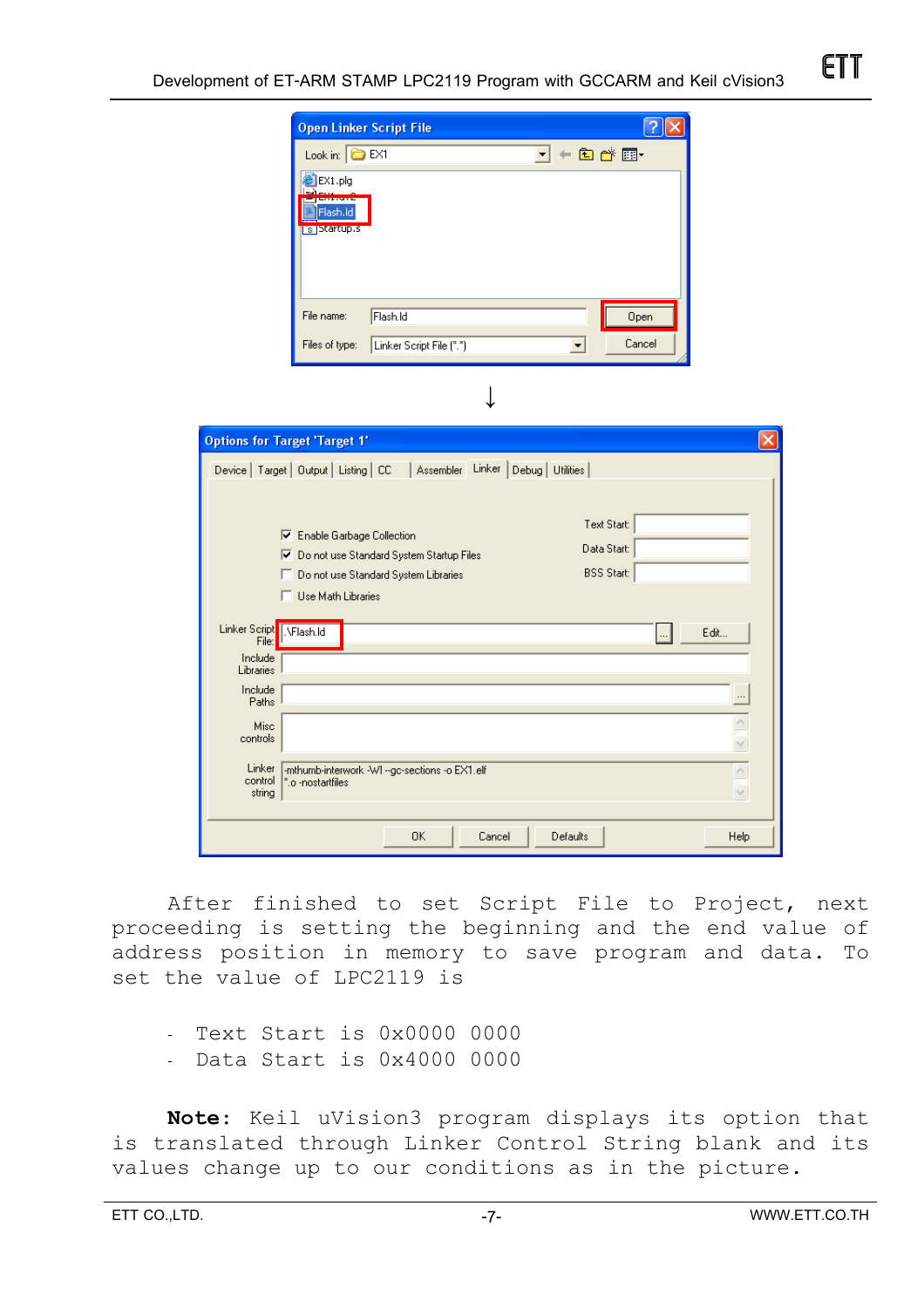| <b>Options for Target 'Target 1'</b>                                                                                                             |                                                                       |
|--------------------------------------------------------------------------------------------------------------------------------------------------|-----------------------------------------------------------------------|
| Linker<br>Device   Target   Output   Listing   CC<br>Assembler<br>Debug   Utilities                                                              |                                                                       |
| Enable Garbage Collection<br>⊽<br>Ⅳ Do not use Standard System Startup Files<br>Do not use Standard System Libraries<br>Use Math Libraries<br>п. | Text Start: 0x00000000<br>Data Start: 0x40000000<br><b>BSS Start:</b> |
| Linker Script<br>.\Flash.ld<br>File:<br>Include<br><b>Libraries</b>                                                                              | Edit<br>$\cdots$                                                      |
| Include<br>Paths                                                                                                                                 |                                                                       |
| Misc<br>controls                                                                                                                                 | $\frac{1}{2}$                                                         |
| Linker F.T. \Flash.ld -mthumb-interwork -WI,-Ttext=0x00000000<br>control<br>J.-Tdata=0x40000000 --gc-sections -o EX1.elf<br>string               | $\overline{\phantom{a}}$<br>v                                         |
| 0K<br>Cancel                                                                                                                                     | Defaults<br>Help                                                      |

6. Start to write Source Code with C Language by click **File** → **New…** The Text File is displayed. In the first time, you should set its name as "Text1" as in the picture.

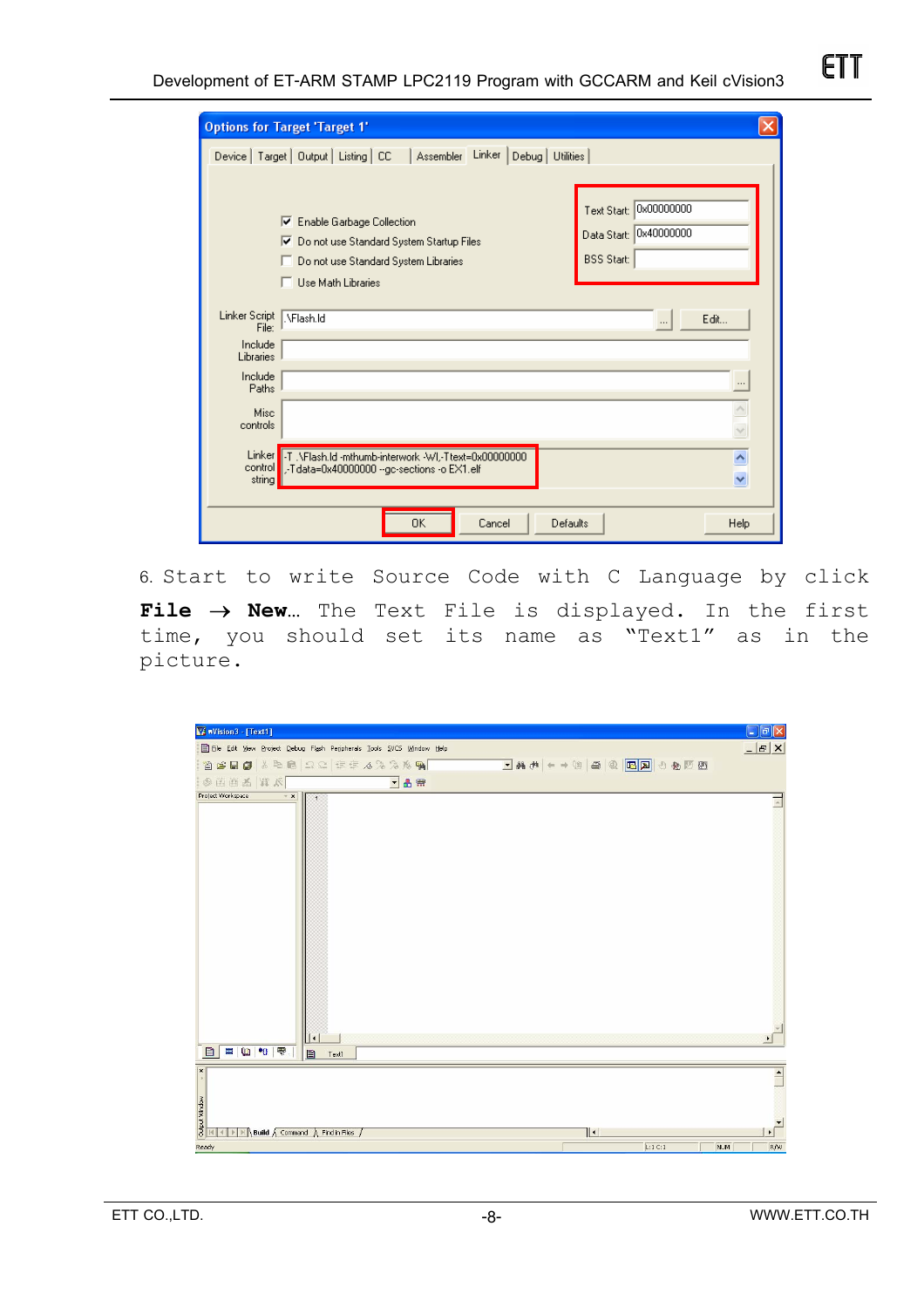In this step, you should write Source Code with C Language in the GCCARM's form as in the example

```
/*****************************************************/ 
/* Examples Program For "ET-ARM STAMP LPC2119" Board */ 
/* Target MCU : Philips ARM7-LPC2119 */ 
\frac{1}{2} : X-TAL : 19.6608 MHz \frac{1}{2} */
\frac{1}{x} : Run Speed 58.9824MHz (With PLL) \frac{x}{x}/* Compiler : GCC ARM V3.31 *//* Last Update : 1/September/2005 */
/* Function : Example Use GPIO-1on Output Mode */ 
\frac{1}{2} \star \cdot \cdot \cdot LED Blink on GPIO1.16 \cdot \cdot \cdot \cdot/*****************************************************/ 
#include <LPC21xx.H> // LPC2119 MPU Register 
/* pototype section */ 
void delay_led(unsigned long int); // Delay Time Function 
int main(void) 
{ 
PINSEL2 &= 0xFFFFFFFC; \frac{1}{16} Set GPIO1.16 = GPIO Function
IODIR1 = 0x00010000; // Set GPIO1.16 = Output
 IOSET1 = 0x00010000; // Set GPIO1.16 Pin (OFF LED) 
  // Loop Blink LED on GPIO1.16 // 
 while(1) \frac{1}{2} // Loop Continue
 \left\{ \right. IOCLR1 = 0x00010000; // Clear Pin P1.16 (ON LED) 
 delay_led(1500000); // Display LED Delay 
 IOSET1 = 0x00010000; // Set Pin P1.16 (OFF LED) 
    delay led(1500000); // Display LED Delay } 
} 
/***********************/ 
/* Delay Time Function */ 
/* 1-4294967296 */
/***********************/ 
void delay_led(unsigned long int count1) 
{ 
 while(count1 > 0) {count1 --; } // Loop Decrease Counter
}
```
# *An example of a blinker Program at GPIO1.16*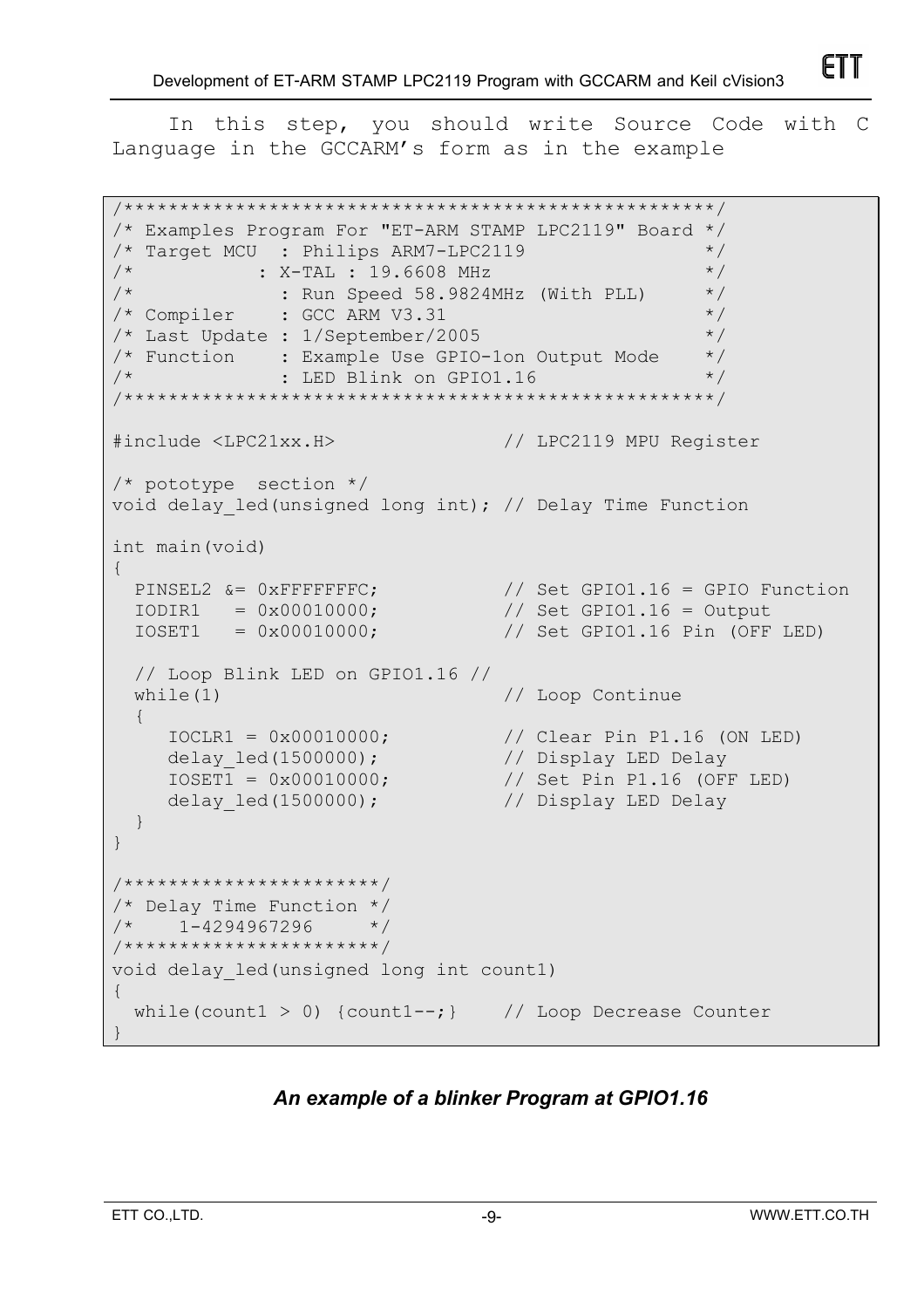**Development of ET-ARM STAMP LPC2119 Program with GCCARM and Keil cVision3**

| W/ mVision3 - [C: Weil\ARM\Eakachai\GNU\EX1\Text1]                                                                                                                                                                                                                                                                                                                                                                                                                                         | ∥⊕∥×                                                                                                     |
|--------------------------------------------------------------------------------------------------------------------------------------------------------------------------------------------------------------------------------------------------------------------------------------------------------------------------------------------------------------------------------------------------------------------------------------------------------------------------------------------|----------------------------------------------------------------------------------------------------------|
| File Edit View Project Debug Flash Peripherals Tools SVCS Window Help                                                                                                                                                                                                                                                                                                                                                                                                                      | $ E $ $\times$                                                                                           |
| 省房目副大陆信口工作主人为为私啊                                                                                                                                                                                                                                                                                                                                                                                                                                                                           |                                                                                                          |
| 参加商品 [# %]<br>「品無                                                                                                                                                                                                                                                                                                                                                                                                                                                                          |                                                                                                          |
| Project Workspace<br>$- x$                                                                                                                                                                                                                                                                                                                                                                                                                                                                 |                                                                                                          |
| /* Examples Program For "ET-ARM STAMP LPC2119" Board */<br>Q2<br>/* Target MCU : Philips ARM7-LPC2119<br>QЗ.<br>$\star$ /<br>$\star/$<br>Q4<br>$7*$<br>: X-TAL : 19.6608 MHz<br>$1 +$<br>05<br>: Run Speed 58.9824MHz (With PLL)<br>$\star$ /<br>06   /* Compiler : GCC ARM V3.31<br>$\star$ /<br>Q7<br>/* Last Update : 1/September/2005<br>$\star/$<br>08<br>$/*$ Function<br>: Example Use GPIO-1 on Output Mode<br>$\pi/$<br>Q9<br>$7 +$<br>$\star$ /<br>: LED Blink on GPIO1.16<br>10 |                                                                                                          |
| 11<br>#include <lpc21xx.h><br/>12 <br/>13<br/><math>14</math> /* pototype section */</lpc21xx.h>                                                                                                                                                                                                                                                                                                                                                                                           | // LPC2119 MPU Register                                                                                  |
| 15 void delay led (unsigned long int);<br>16<br>17 int main (void)<br>$18$ $-$ {                                                                                                                                                                                                                                                                                                                                                                                                           | // Delay Time Function                                                                                   |
| 19<br>PINSEL2 &= OXFFFFFFFC;<br>20<br>IODIR1<br>$= 0x00010000;$<br>21<br>IOSET1<br>$= 0x00010000;$<br>22                                                                                                                                                                                                                                                                                                                                                                                   | // Makesure GPIO1.16 = GPIO Function<br>// Set GPIO1.16 = Output<br>// Set GPIO1.16 Output Pin (OFF LED) |
| 23<br>// Loop Blink LED on GPIO1.16 //<br>24<br>while (1)<br>25<br>х.                                                                                                                                                                                                                                                                                                                                                                                                                      | // Loop Continue                                                                                         |
| 26<br>$IOCLR1 = 0x00010000;$                                                                                                                                                                                                                                                                                                                                                                                                                                                               | // Clear Output Pin P1.16 (ON LED)                                                                       |
| $\equiv$ 0 3 $\equiv$<br>目<br>目<br>Flash.Id<br>e e<br>Text1                                                                                                                                                                                                                                                                                                                                                                                                                                |                                                                                                          |
| $\vert x \vert$<br>Output Window                                                                                                                                                                                                                                                                                                                                                                                                                                                           |                                                                                                          |
| ╢┥<br>$\mathbb{F}$   $\mathbb{N}$   Build $\Lambda$ Command $\Lambda$ Find in Files /                                                                                                                                                                                                                                                                                                                                                                                                      | $\sqrt{N}$ M $\sqrt{N}$<br>1:34.0:38<br><b>DAM</b>                                                       |

After finished to write program in C Language, you click save this file with its surname as ".C". Click **File**  → Save As... and then set its file name as ".main.c" as in the picture.

| <b>Save As</b>                        |                                                           |
|---------------------------------------|-----------------------------------------------------------|
| Save in: EX1                          | $\underline{\mathbf{v}}$ + b of $\mathbf{E}$ $\mathbf{v}$ |
| <sup>∎</sup> ∫Flash.ld<br>s Startup.s |                                                           |
| main.d<br>File name:                  | Save                                                      |
| Save as type: All Files (".")         | Cancel                                                    |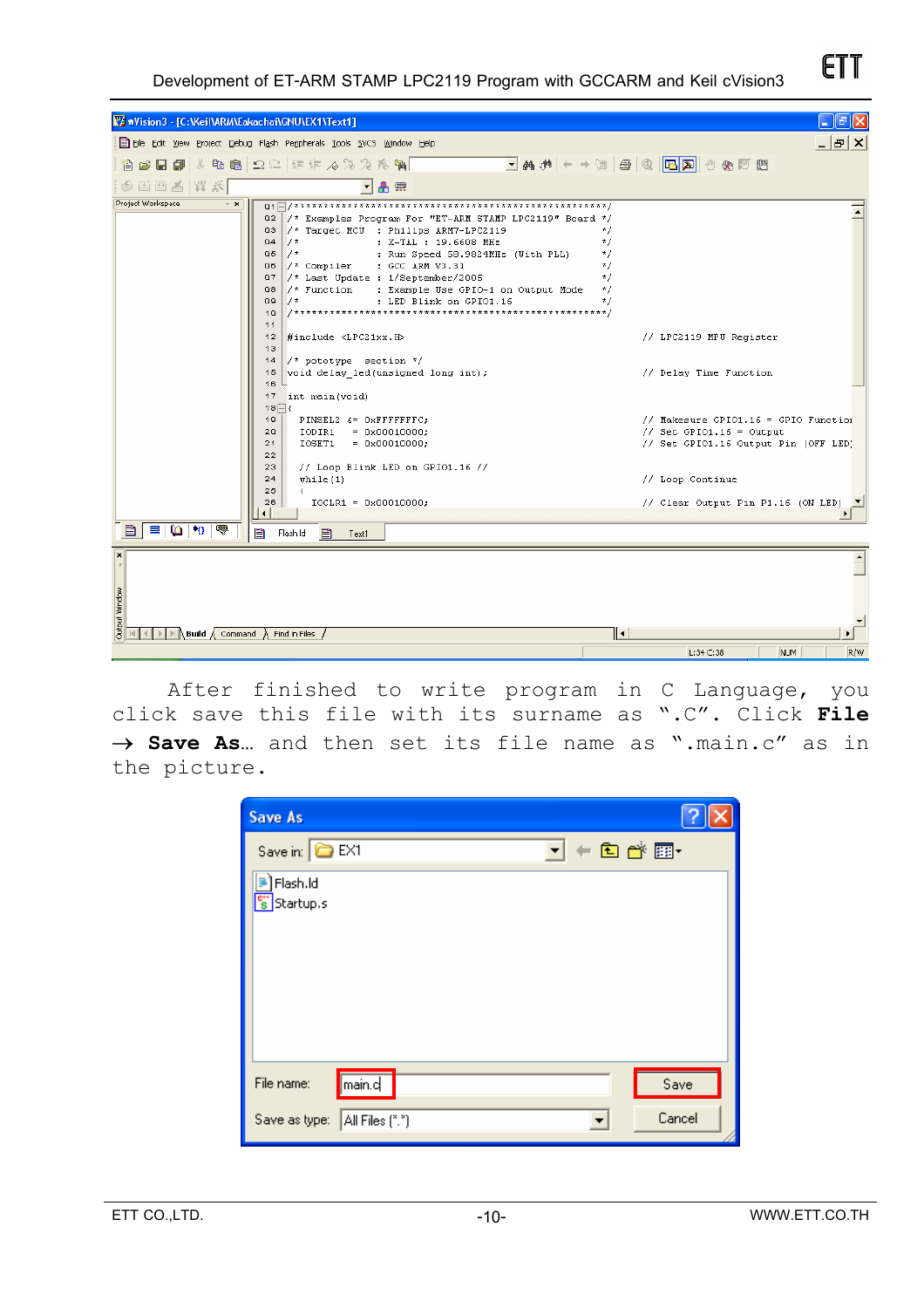After saved file, colour of letters in this program are changed with its function such as Comment, Variable, and Order. It is the good point of Keil uVision3 program and users use it easily.



7. Add File with Project File by click **Project** → **Components, Environment, BOOks…** then choose **Tab Project Components** and then select Add File

In the first time, you should select Files of type as "C Source files(\*.c)" because it can show other files name in C Source Code. Click icon file named "main.c" then select **Add** file named "Startup.s" to Project File

Then set new File of type as "ASM Source files(\*.s\*;\*.src;\*.a\*). Its file named Startup.s is shown in file name blank, then click icon file "Startup.s", and then select **Add**

FTI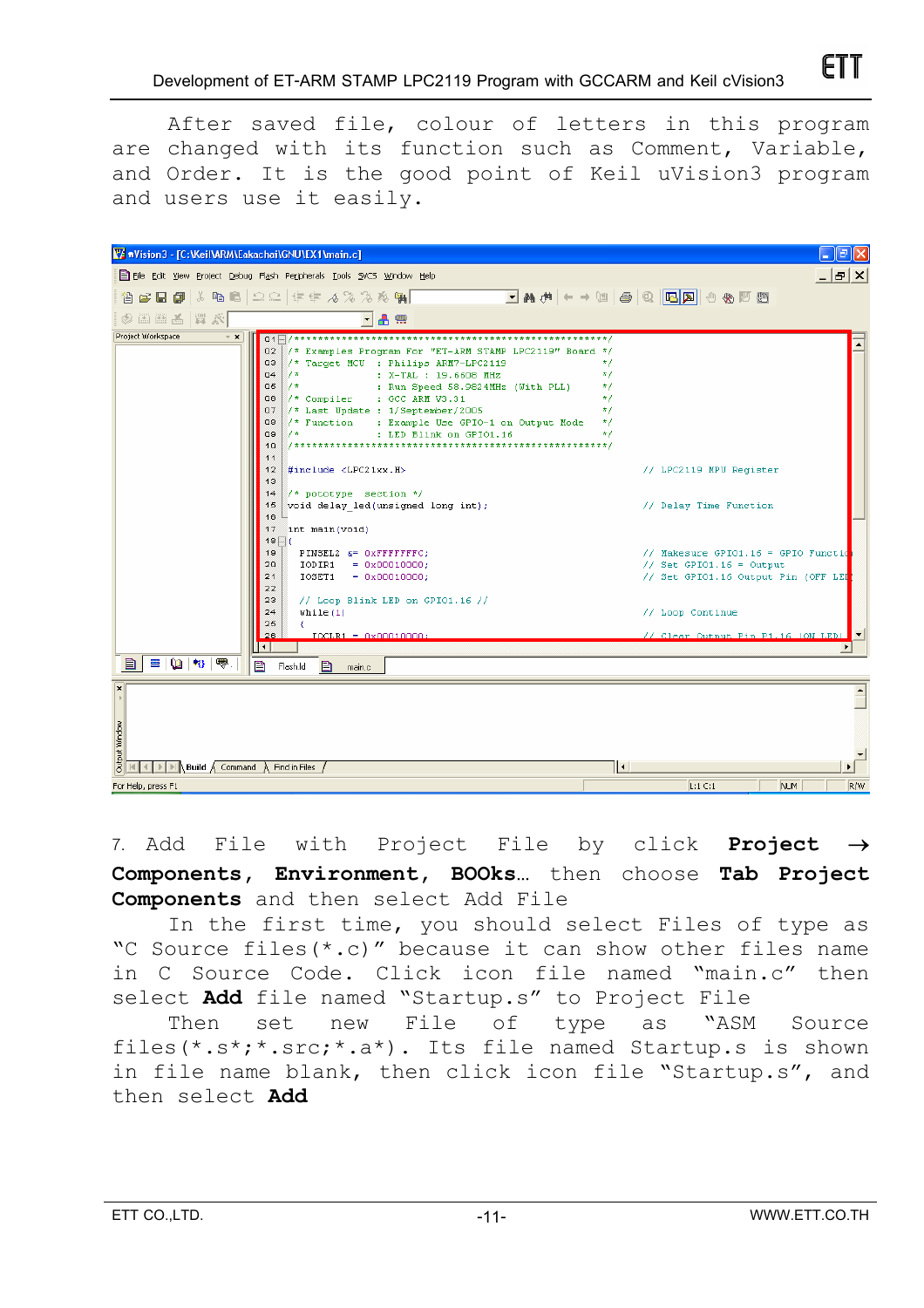After Add file named "main.c" and "Startup.s" to Project File completely, select **Close** as in the picture

| <b>Components, Environment and Books</b>        | ×                                                                |
|-------------------------------------------------|------------------------------------------------------------------|
| Project Components   Folders/Extensions   Books |                                                                  |
|                                                 |                                                                  |
| DX≯∔<br>Project Targets:                        | ≧   ×   ナ   チ<br>Groups:<br>Eiles:<br>$\boldsymbol{\times}$<br>T |
| Target 1                                        | Source Group 1                                                   |
|                                                 |                                                                  |
|                                                 |                                                                  |
|                                                 |                                                                  |
|                                                 |                                                                  |
|                                                 |                                                                  |
|                                                 |                                                                  |
|                                                 |                                                                  |
|                                                 |                                                                  |
| Set as Current Target                           | Add Files                                                        |
|                                                 |                                                                  |
|                                                 | 0K<br>Cancel<br>Help<br>Defaults                                 |

↓

| <b>Add Files to Group 'Source Group 1'</b> |       |
|--------------------------------------------|-------|
| d + a d* ⊞•<br>Look in: $\bigcirc$ EX1     |       |
| main.c                                     |       |
|                                            |       |
|                                            |       |
|                                            |       |
|                                            |       |
|                                            |       |
| File name:<br>main.c                       | Add   |
| C Source file (*.c)<br>Files of type:      | Close |
|                                            |       |
|                                            |       |

**ETT**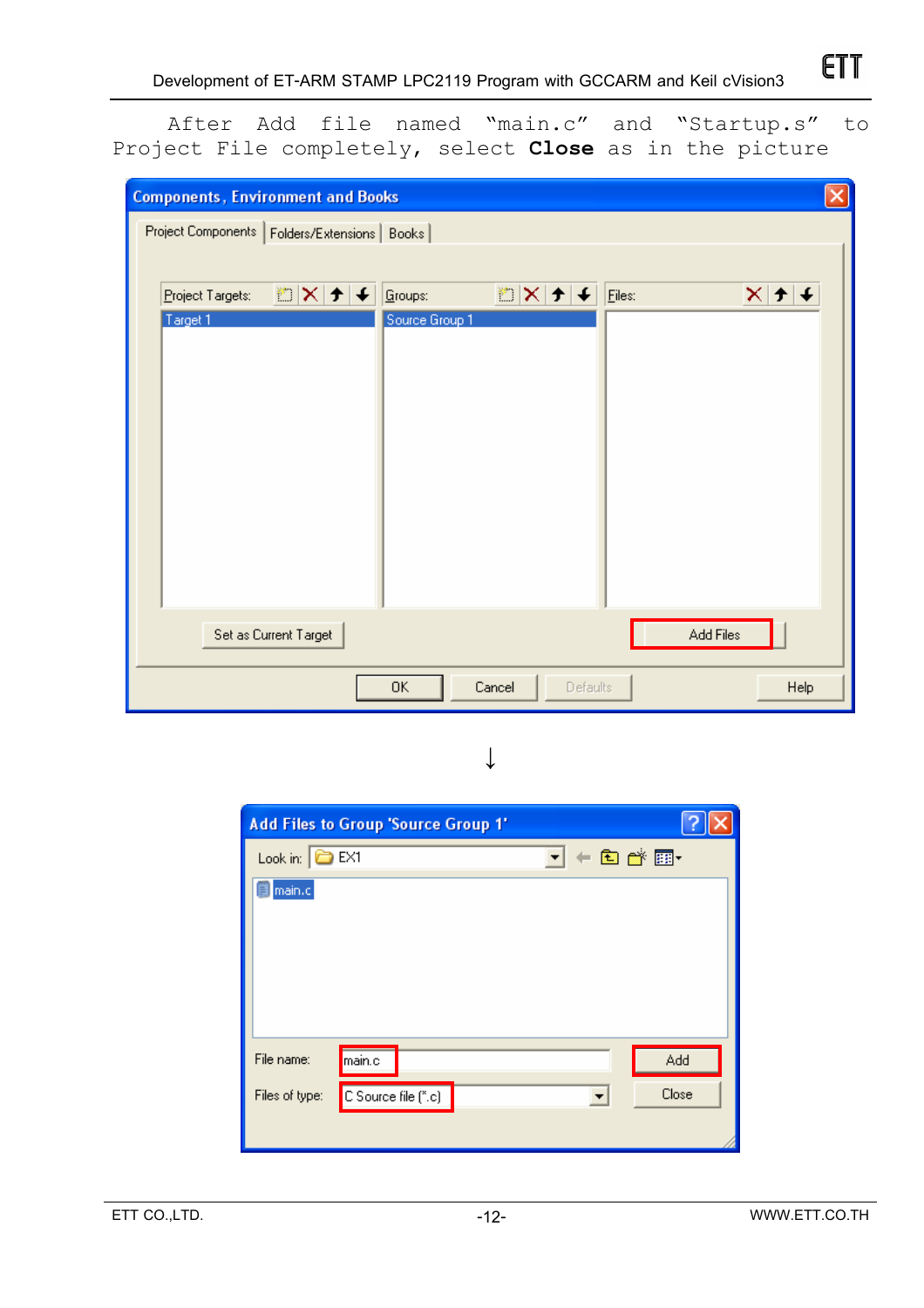|                                 | <b>Add Files to Group 'Source Group 1'</b> |       |       |
|---------------------------------|--------------------------------------------|-------|-------|
| Look in: $\boxed{\bigcirc}$ EX1 |                                            | ▼←自び囲 |       |
| Startup.s                       |                                            |       |       |
|                                 |                                            |       |       |
|                                 |                                            |       |       |
|                                 |                                            |       |       |
|                                 |                                            |       |       |
| File name:                      | Startup.s                                  |       | Add   |
| Files of type:                  | Asm Source file (".s"; ".src; ".a")        | ٠     | Close |
|                                 |                                            |       |       |

↓

| <b>Components, Environment and Books</b>        |                                     |                     |  |  |  |
|-------------------------------------------------|-------------------------------------|---------------------|--|--|--|
| Project Components   Folders/Extensions   Books |                                     |                     |  |  |  |
|                                                 |                                     |                     |  |  |  |
| 图×[チ]+ <br>Project Targets:                     | ≝   X   <del>1</del>   ↓<br>Groups: | ×⊧<br>Eiles:        |  |  |  |
| Target 1                                        | Source Group 1                      | main.c<br>Startup.s |  |  |  |
|                                                 |                                     |                     |  |  |  |
|                                                 |                                     |                     |  |  |  |
|                                                 |                                     |                     |  |  |  |
|                                                 |                                     |                     |  |  |  |
|                                                 |                                     |                     |  |  |  |
|                                                 |                                     |                     |  |  |  |
|                                                 |                                     |                     |  |  |  |
|                                                 |                                     |                     |  |  |  |
| Set as Current Target<br>Add Files              |                                     |                     |  |  |  |
| ОK<br>Cancel<br>Help<br>Defaults                |                                     |                     |  |  |  |

After both of file named "main.c" and "Startup.s" are added to Project File , in the Tab of File displays theirs names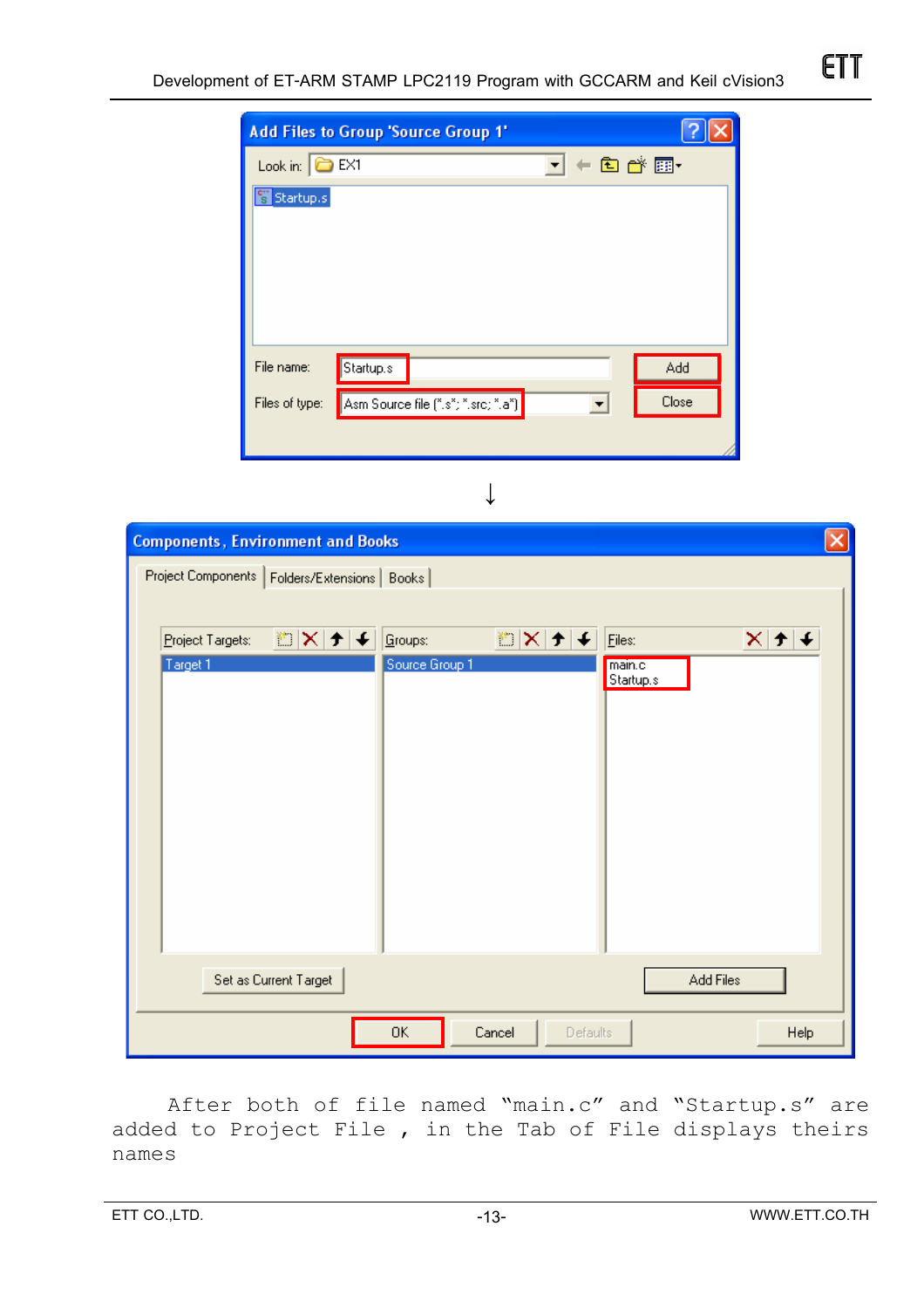| V EX1 - Wision3 - [C: Weil\ARM\Eakachai\GNU\EX1\main.c]<br>Iа |    |                                                                                                                                                                                                                                                                                                                                                                                                                                                                                                                                                                                      |                                       |  |  |
|---------------------------------------------------------------|----|--------------------------------------------------------------------------------------------------------------------------------------------------------------------------------------------------------------------------------------------------------------------------------------------------------------------------------------------------------------------------------------------------------------------------------------------------------------------------------------------------------------------------------------------------------------------------------------|---------------------------------------|--|--|
|                                                               |    | File Edit View Project Debug Flash Peripherals Tools SVCS Window Help                                                                                                                                                                                                                                                                                                                                                                                                                                                                                                                | $  \theta $ $\times$                  |  |  |
| 冶合日点                                                          |    | $\boxed{\blacksquare} \mathbb{A} \oplus \llbracket \blacksquare \rrbracket \otimes \llbracket \mathbb{A} \rrbracket \vdash \Leftrightarrow \llbracket \mathbb{A} \rrbracket \otimes \llbracket \mathbb{A} \rrbracket \otimes \llbracket \mathbb{A} \rrbracket \vdash \llbracket \mathbb{A} \rrbracket \vdash \llbracket \mathbb{A} \rrbracket \otimes \llbracket \mathbb{A} \rrbracket \vdash \llbracket \mathbb{A} \rrbracket \vdash \llbracket \mathbb{A} \rrbracket \vdash \llbracket \mathbb{A} \rrbracket \vdash \llbracket \mathbb{A} \rrbracket$<br>太 嘔 嘔   Ω Ω   年年 ル% % % 嗨 |                                       |  |  |
| <b>罩 态 Target 1</b><br>圖圖画                                    |    | ▼ 晶 需                                                                                                                                                                                                                                                                                                                                                                                                                                                                                                                                                                                |                                       |  |  |
| Project Workspace<br>$\mathbf{x}$                             | 43 | $PLLFED = OXAA$                                                                                                                                                                                                                                                                                                                                                                                                                                                                                                                                                                      | // Start Update PLL Config            |  |  |
| Target 1                                                      | 44 | PLLFEED = $0x55$ ;                                                                                                                                                                                                                                                                                                                                                                                                                                                                                                                                                                   |                                       |  |  |
|                                                               | 45 | while $(!({{PLLSTAT}} & 0x00000400));$                                                                                                                                                                                                                                                                                                                                                                                                                                                                                                                                               | // Wait PLL Lock bit                  |  |  |
|                                                               | 46 |                                                                                                                                                                                                                                                                                                                                                                                                                                                                                                                                                                                      |                                       |  |  |
|                                                               | 47 | PLLCON $ = 0x02;$                                                                                                                                                                                                                                                                                                                                                                                                                                                                                                                                                                    | // PLLC = 1 = PLL Connect System Clo  |  |  |
|                                                               | 48 | $PLLFED = OXAA$                                                                                                                                                                                                                                                                                                                                                                                                                                                                                                                                                                      | // Start Update PLL Config            |  |  |
|                                                               | 49 | $PLLFED = 0x55$ ;                                                                                                                                                                                                                                                                                                                                                                                                                                                                                                                                                                    |                                       |  |  |
|                                                               | 50 |                                                                                                                                                                                                                                                                                                                                                                                                                                                                                                                                                                                      |                                       |  |  |
|                                                               | 51 | <b>VPBDIV <math>\epsilon</math>= OxFC;</b>                                                                                                                                                                                                                                                                                                                                                                                                                                                                                                                                           | // Reset VPBDIV                       |  |  |
|                                                               | 52 | $VPBDIV$  = $0x02;$                                                                                                                                                                                                                                                                                                                                                                                                                                                                                                                                                                  | // VPB $Clock(pclk) = cclk / 2$       |  |  |
|                                                               | 53 | // End of Initial PLL for Generate Processor Clock //                                                                                                                                                                                                                                                                                                                                                                                                                                                                                                                                |                                       |  |  |
|                                                               | 54 |                                                                                                                                                                                                                                                                                                                                                                                                                                                                                                                                                                                      |                                       |  |  |
|                                                               | 55 | PINSEL2 &= OXFFFFFFF0;                                                                                                                                                                                                                                                                                                                                                                                                                                                                                                                                                               | // Makesure $GPIO1[1631] = GPIO Fu$   |  |  |
|                                                               | 56 | IODIR1<br>$=$ OXFFFF0000;                                                                                                                                                                                                                                                                                                                                                                                                                                                                                                                                                            | // Set all GPIO-1 = Output (Skip Bit) |  |  |
|                                                               | 57 | IOSET1<br>$=$ OXFFFF0000;                                                                                                                                                                                                                                                                                                                                                                                                                                                                                                                                                            | // Set all GPIO-1 Output Pin (OFF LI  |  |  |
|                                                               | 58 |                                                                                                                                                                                                                                                                                                                                                                                                                                                                                                                                                                                      |                                       |  |  |
|                                                               | 59 | // Loop Test Port GPIO[1631] on Output Mode //                                                                                                                                                                                                                                                                                                                                                                                                                                                                                                                                       |                                       |  |  |
|                                                               | 60 | while (1)                                                                                                                                                                                                                                                                                                                                                                                                                                                                                                                                                                            | // Loop Continue                      |  |  |
|                                                               | 61 | €.                                                                                                                                                                                                                                                                                                                                                                                                                                                                                                                                                                                   |                                       |  |  |
|                                                               | 62 | for $(::")$                                                                                                                                                                                                                                                                                                                                                                                                                                                                                                                                                                          |                                       |  |  |
|                                                               | 63 | х.                                                                                                                                                                                                                                                                                                                                                                                                                                                                                                                                                                                   |                                       |  |  |
|                                                               | 64 | for (LED = 0x00010000; LED < 0x80000000; LED <<= 1) // Shift Left GPIO-1 (Right <- Left)                                                                                                                                                                                                                                                                                                                                                                                                                                                                                             |                                       |  |  |
|                                                               | 65 |                                                                                                                                                                                                                                                                                                                                                                                                                                                                                                                                                                                      |                                       |  |  |
|                                                               | 66 | ¥.                                                                                                                                                                                                                                                                                                                                                                                                                                                                                                                                                                                   |                                       |  |  |
|                                                               | 67 | $IOCLR1 = LED:$                                                                                                                                                                                                                                                                                                                                                                                                                                                                                                                                                                      | // Clear Output Pin (ON LED)          |  |  |
|                                                               | 68 | delay led (500000);                                                                                                                                                                                                                                                                                                                                                                                                                                                                                                                                                                  | // Display Delay                      |  |  |
|                                                               | l۰ |                                                                                                                                                                                                                                                                                                                                                                                                                                                                                                                                                                                      |                                       |  |  |
| $\equiv$ 0 3 $\equiv$<br>B.                                   | B  | main.c                                                                                                                                                                                                                                                                                                                                                                                                                                                                                                                                                                               |                                       |  |  |
|                                                               |    |                                                                                                                                                                                                                                                                                                                                                                                                                                                                                                                                                                                      |                                       |  |  |
| Build target 'Target 1'                                       |    |                                                                                                                                                                                                                                                                                                                                                                                                                                                                                                                                                                                      |                                       |  |  |
| compiling main.c                                              |    |                                                                                                                                                                                                                                                                                                                                                                                                                                                                                                                                                                                      |                                       |  |  |
| assembling Startup.s                                          |    |                                                                                                                                                                                                                                                                                                                                                                                                                                                                                                                                                                                      |                                       |  |  |
| linking                                                       |    |                                                                                                                                                                                                                                                                                                                                                                                                                                                                                                                                                                                      |                                       |  |  |
| creating hex file                                             |    |                                                                                                                                                                                                                                                                                                                                                                                                                                                                                                                                                                                      |                                       |  |  |
| "EX1.elf" - $0$ Error(s), $0$ Warning(s).                     |    |                                                                                                                                                                                                                                                                                                                                                                                                                                                                                                                                                                                      |                                       |  |  |
| ∐∢<br><b>SHREET PHANNICA Command A Find in Files /</b>        |    |                                                                                                                                                                                                                                                                                                                                                                                                                                                                                                                                                                                      |                                       |  |  |
|                                                               |    |                                                                                                                                                                                                                                                                                                                                                                                                                                                                                                                                                                                      |                                       |  |  |
| Ready                                                         |    |                                                                                                                                                                                                                                                                                                                                                                                                                                                                                                                                                                                      | L:6C:1<br>R/W<br>NUM                  |  |  |

After translated program correctly without any mistake (0 Error and 0 Warning), you will get the HEX File name as same as the Project File name. Users can download HEX File to MCU immediately

### **The Instructions of Initial MCU before Main Program Starting to Work**

Your MCU will be the most efficient in high speed to collect data and running program, if you set default values as;

- Default value of PLL is Processor Clock (cclk)=58.9824MHz, in case of, using XTAL=19.6608MHz, default value is M(Multiply)=3 and P(Divide)=2 and FFCO=235.9296MHz
- Default value of VPB Clock(pclk) is a half of cclk (29.49MHz)
- Default value of MAM Timing is 3 cycle of cclk (MAMTIM=0x03)
- Default value of MAM Mode is Full Enable (MAMCR=0x02)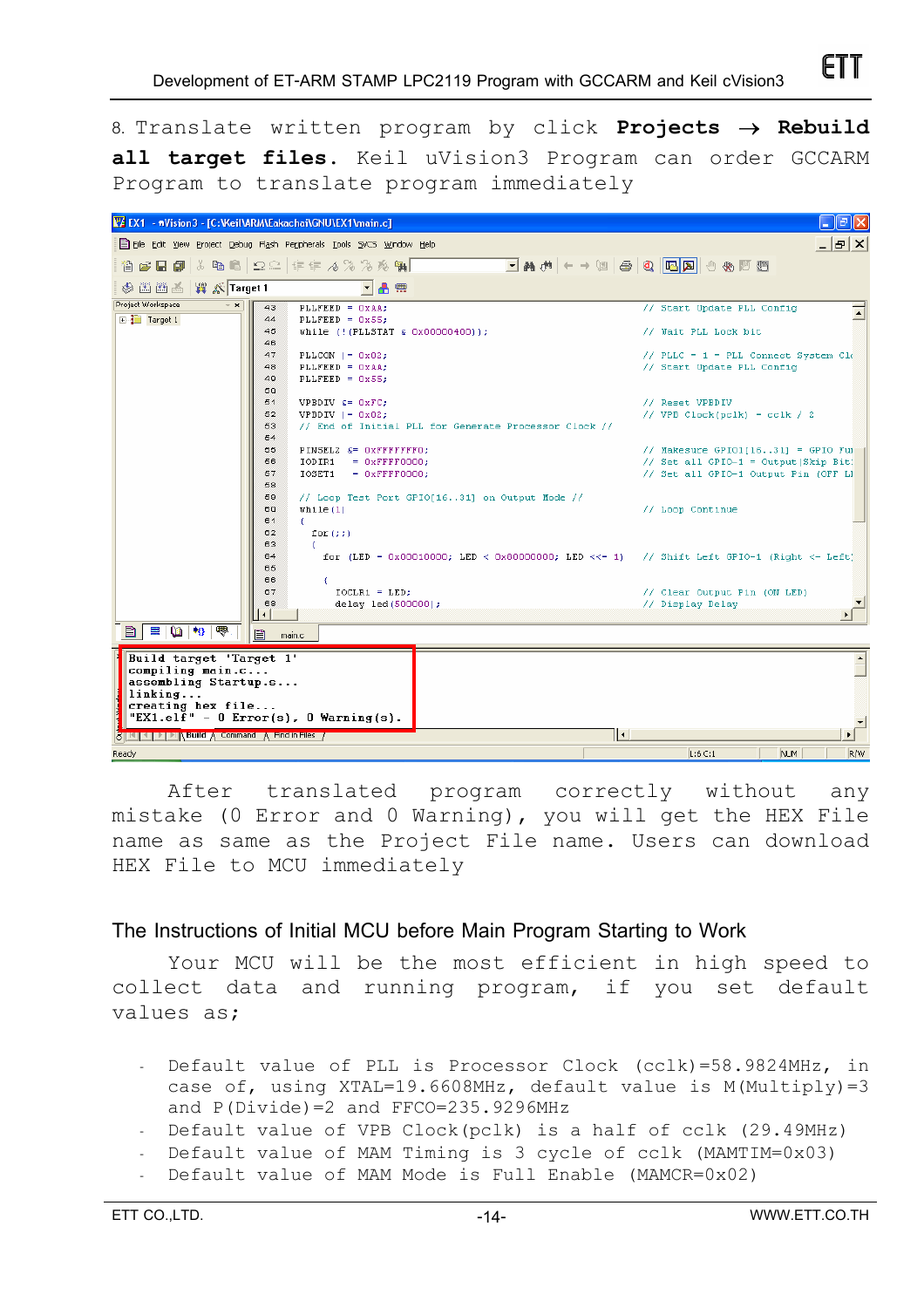There's two methods to set default value as in the example. Firstly, writing Code in all written program by yourself and secondaly,copying Startup File and Script File as ready-made program then Add Startup File and Script File in your Project File. There's two ways to verify and correct the default values of Startup File and Script File. First, correct Code directly and second, set default value of Startup File and Script File from Keil uVision3 Program. In this case, correcting default value of them by Keil uVision3 Program is easier

#### **Verification of Startup File**

Function of Startup File is contained beginning orders of MCU before start to run with written program by yourself. Function of Program in Startup File is Initial MCU in the necessary part and then jump to run in written Program in C Language. The method to verify Startup is clicking Tab of Startup File then selecting "Expand All". The correct default value of Startup File is like in the picture.

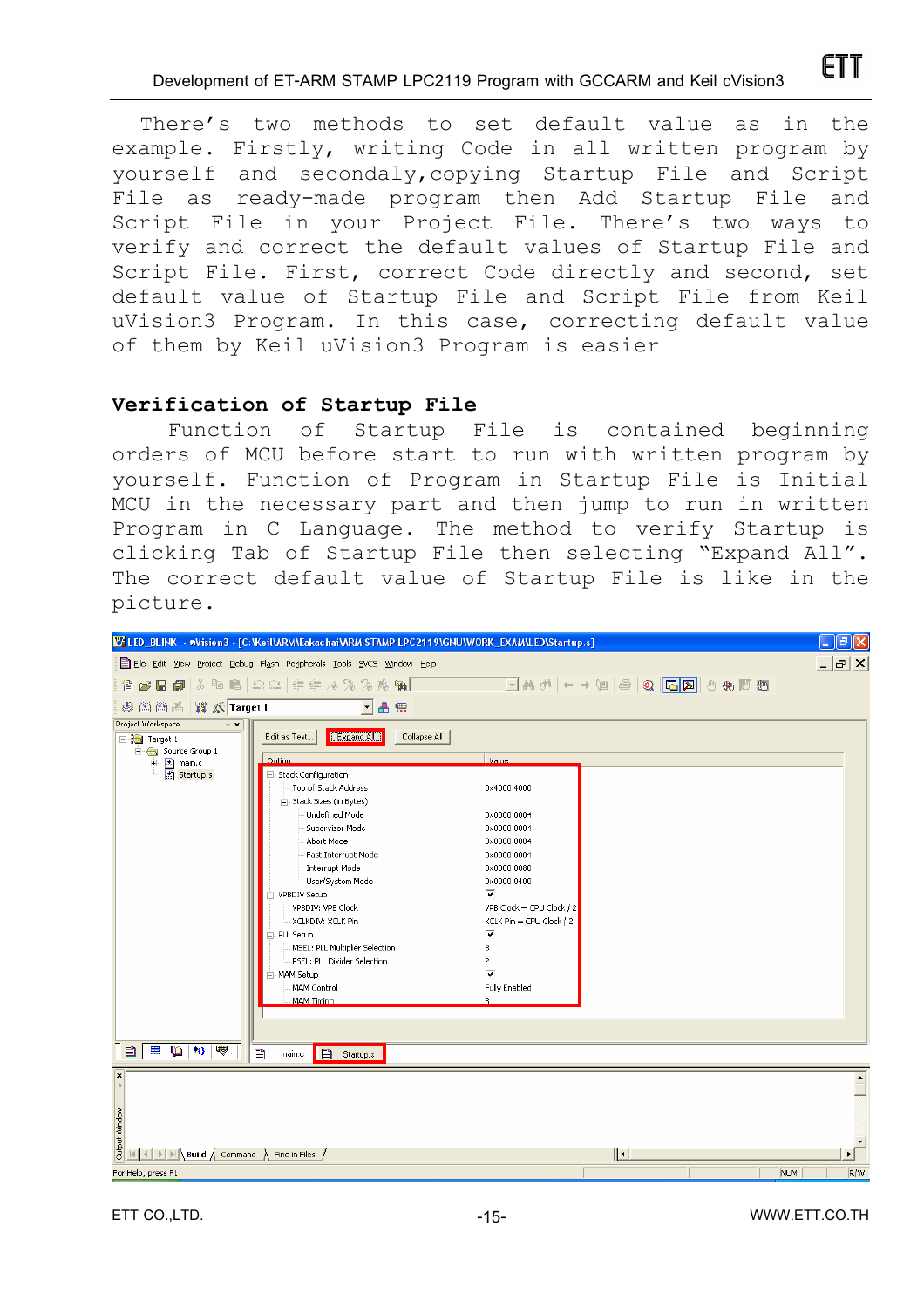| $\boxdot$ Stack Configuration     |                              |
|-----------------------------------|------------------------------|
| — Top of Stack Address            | 0x4000 4000                  |
| 白- Stack Sizes (in Bytes).        |                              |
| illim Undefined Model             | 0x0000 0004                  |
| - Supervisor Mode                 | 0x0000 0004                  |
| i Abort Model                     | 0x0000 0004                  |
| illi-Fast Interrupt Model         | 0x0000 0004                  |
| i -- Interrupt Mode               | 0x0000 0080                  |
| illi User/System Model            | 0x0000 0400                  |
| <b>VPBDIV Setup</b>               | ◸                            |
| ill VPBDIV: VPB Clock             | $VPB$ Clock = CPU Clock $/2$ |
| i XCLKDIV: XCLK Pin               | $XCLK P$ in = CPU Clock / 2  |
| PLL Setup                         | ⊽                            |
| … MSEL: PLL Multiplier Selection. | з                            |
| i PSEL: PLL Divider Selection.    | 2                            |
| MAM Setup                         | ⊽                            |
| — MAM Controll                    | <b>Fully Enabled</b>         |
| illim MAM Timina                  | з                            |
|                                   |                              |

*Picture shows setting the default value of Startup File in LPC2119*

### **Verification of Script File**

Function of Script File is kept default value of position and Flash Memory size in MCU or Target Board uses with written Program by yourself.The beginning position of 128K Code Flash Memory in LPC2119 is 00000000H-0001FFFFH and 16Kbyte Data RAM Memory is 40000000H-40003FFFH. Configuration value of Script File named "Flash.ld" that ETT wrote in GCCARM's C Language is correct for LPC2119. If you correct or change its default value, there's some mistake for running program. To verify default value of Configuration in Script File by opening file named "Flash.ld" in the same folder of Project File through Keil uVision3 Program or opening File in Tab File to "Flash.ld" and then selecting "Expand All". After these, you can verify them and the correct default values is like in the picture

| □ Memory Configuration           |             |  |  |
|----------------------------------|-------------|--|--|
| 白 <sub>"</sub> Code (Read Only). |             |  |  |
| illi Start.                      | 0x0000 0000 |  |  |
| ‱ Sizel                          | 0x0001 FFFF |  |  |
| 白-Data (Read/Write)              |             |  |  |
| illi Start.                      | 0x4000 0000 |  |  |
| l… Sizel                         | 0x0003 FFFF |  |  |
|                                  |             |  |  |

#### *Picture shows setting the default value of Script File in LPC2119*